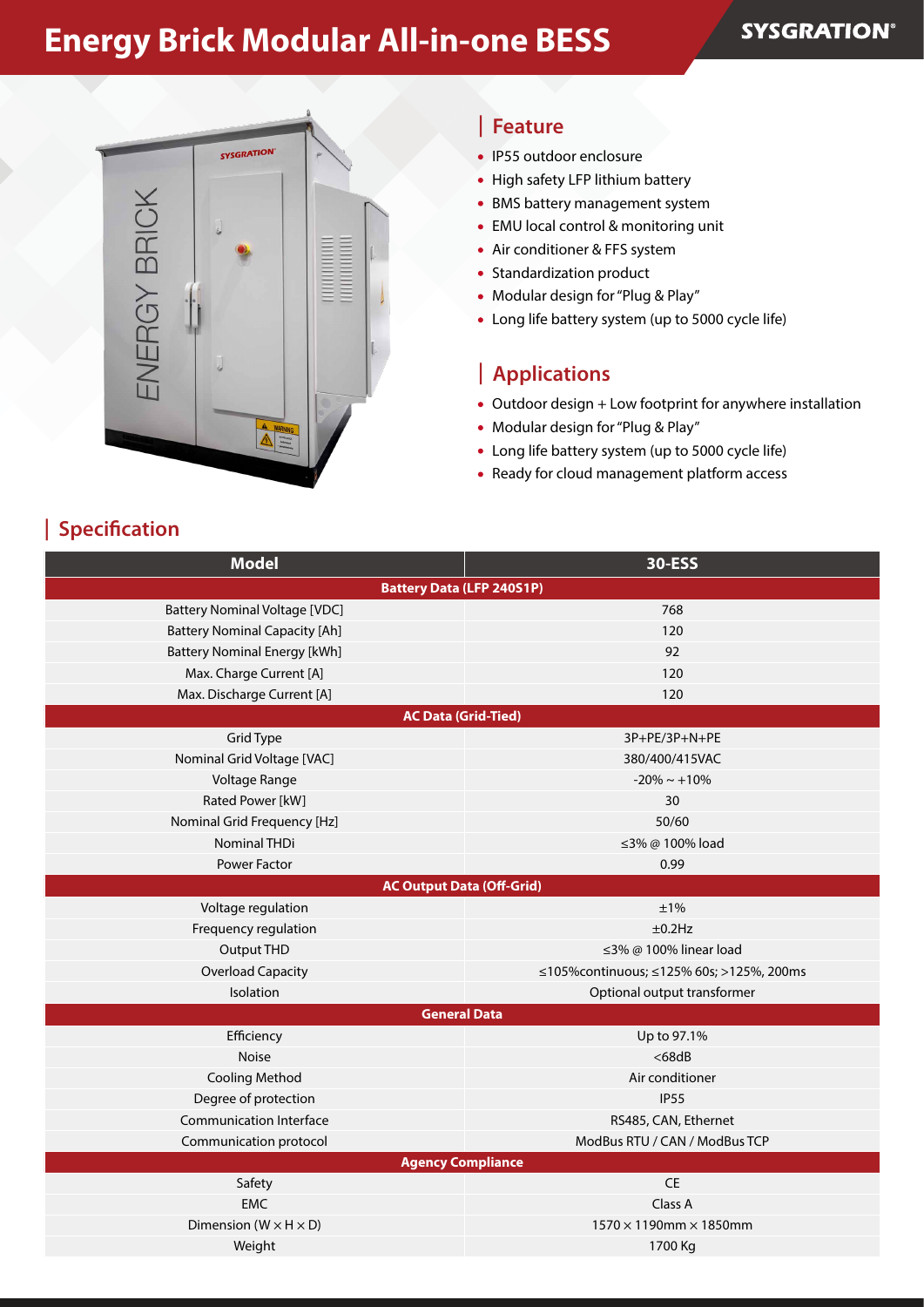## **Energy Brick Modular All-in-one BESS**

## **SYSGRATION®**

## **| Energy Brick- HMI Display**

#### **Home Page**



#### **PCS Status**



#### **Warning Records**



#### **Output Settings**

| ö<br>主页           |            | 日期               | 2020-10-10 13:51:25 | $6\phantom{.}6$  |  | $\bf{0}$  | 往销               | гĦ |  |
|-------------------|------------|------------------|---------------------|------------------|--|-----------|------------------|----|--|
| ing.<br>Kabupatèn | 手动         | 功率/kW            |                     | 功率/kW            |  |           | 功率/kW            |    |  |
| BMS参数             | $0 - 10$   | 0 <sub>k</sub> w | $8 - 90$            | 0 <sub>k</sub> w |  | 16-17时    | 0 <sub>k</sub> w |    |  |
| 5<br>PCS参数        | $1 - 281$  | 0 <sub>k</sub> W | $9 - 10F$           | 0 <sub>k</sub> W |  | $17 - 18$ | 0 <sub>k</sub> W |    |  |
| $\sim$            | $2 - 30 +$ | 0 <sub>k</sub> w | 10-11时              | 0 <sub>k</sub> W |  | 18-19时    | 0 <sub>k</sub> W |    |  |
| 曲线查询<br>$\sim$    | 3-4日寸      | 0 <sub>k</sub> w | 11-12时              | 0 <sub>k</sub> W |  | 19-20时    | 0 <sub>k</sub> w |    |  |
| 报警查询<br>$\bullet$ | 4-5时       | 0kW              | 12-13时              | 0 <sub>k</sub> w |  | 20-21时    | 0 <sub>k</sub> w |    |  |
| 环控信息              | $5 - 6B$   | 0 <sub>k</sub> W | 13-14时              | 0 <sub>k</sub> w |  | 21-22时    | <b>OkW</b>       |    |  |
| ۵<br>功率设置         | 6-7时       | 0 <sub>k</sub> W | 14-15时              | 0 <sub>k</sub> W |  | 22-23时    | <b>OkW</b>       |    |  |
|                   | 7-8时       | 0 <sub>k</sub> w | 15-16时              | 0 <sub>k</sub> w |  | 23-24时    | 0 <sub>k</sub> W |    |  |

#### **Battery Status**

| B            |        | 日期 | 2020-09-17 14:51:34 | 星期 | 4     |          | 注销<br>$\bf{0}$ | пÅ |
|--------------|--------|----|---------------------|----|-------|----------|----------------|----|
| 主页<br>Ļ.,    |        |    |                     |    |       |          |                |    |
| BMS参数        | 最高电压   |    | V<br>$\theta$       |    | 电压    | $\theta$ | V              |    |
| П            | 最高电压位置 |    | $\Omega$            |    | 电流    | $\theta$ | A              |    |
| PCS参数        |        |    |                     |    |       |          |                |    |
| $\mathbf{A}$ | 最低电压   |    | $\overline{0}$<br>V |    | soc   | $\bf{0}$ |                |    |
| 曲线查询         | 最低电压位置 |    | $\overline{0}$      |    | SOH   | $\bf{0}$ |                |    |
| L.<br>报警查询   |        |    |                     |    |       |          |                |    |
| $\sigma$     | 最高温度   |    | C<br>$\mathbf{0}$   |    | 电池总节数 | $\theta$ |                |    |
| 环控信息         | 最高温度位置 |    | $\mathbf{0}$        |    |       |          |                |    |
| ۵            |        |    |                     |    |       |          |                |    |
| 率设置          | 最低温度   |    | C<br>$\bf{0}$       |    |       |          |                |    |
|              | 最低温度位置 |    | $\theta$            |    |       |          |                |    |

#### **Data Record**



#### **Environment**



#### **Parameter Settings**

| 测试      |   |         |          |          |          |              |             |          |
|---------|---|---------|----------|----------|----------|--------------|-------------|----------|
| 软件逻辑版本号 |   |         |          | $\bf{0}$ |          |              | 站号          | 'n       |
| 软件平台版本号 |   |         | $\bf{0}$ |          |          | 波特率          | 9600        |          |
|         |   |         |          |          |          |              | 数据位         |          |
|         |   | 液晶屏时间设置 |          |          |          |              | 停止位<br>奇偶校验 | 九校地      |
| 年       | 目 | Β       | 时        | 石        | 秒        |              |             |          |
| $\circ$ | Û | 0       | $\theta$ | 0        | $\theta$ | IP地址         |             | $\theta$ |
|         |   | 设定时间    |          |          |          | 子网掩码<br>默认网关 | 0           | $\theta$ |